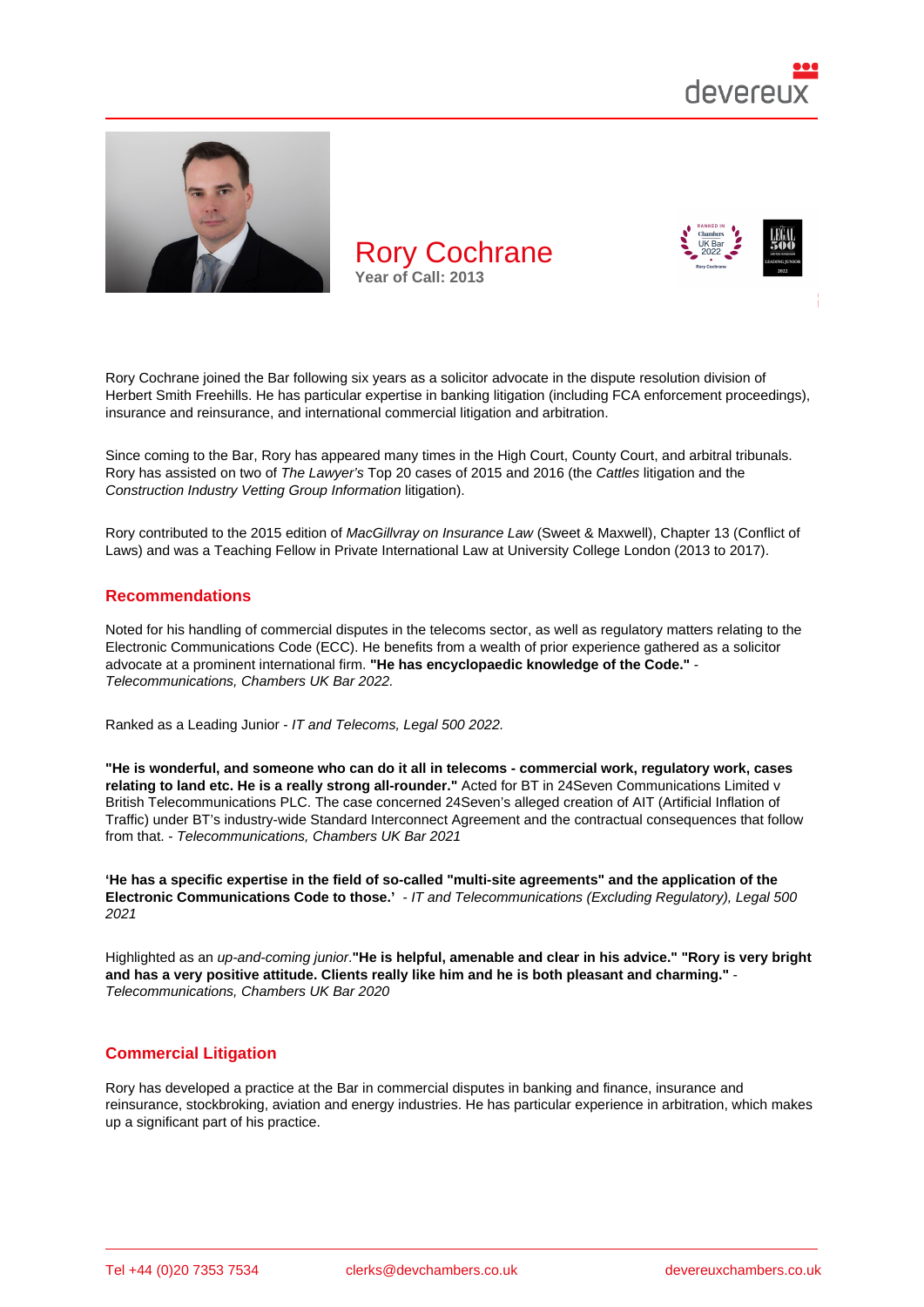His recent instructions include:

- A confidential LCIA arbitration led by Andrew Burns QC on an arbitration arising out of a partnership dispute in Russia and England (instructed by Duane Morris).
- Construction Industry Vetting Group Information litigation one of The Lawyer's Top 20 Cases of 2016 Group Litigation involving claims by over 700 claimants bringing claims for defamation, unlawful means conspiracy, misuse of confidential and private information and breach of the DPA.
- Cattles v PwC: acting on disclosure issues for PwC in a £1.6bn auditor's negligence claim arising out of the collapse of sub-prime lender the Wellcome Group. One of The Lawyer's Top 20 Cases of 2015.
- Shagang Shipping Company Limited (in liquidation) v HNA Group Company Limited: appeared in the Commercial Court for the Claimant responding to an application for an order under CPR 31.22 for documents in the proceeding to be able to be used by a third party in an unrelated arbitration (instructed by Herbert Smith Freehills).
- Secondment to Linklaters Financial Regulation Group: acting on a contentious regulatory matter for a major European bank in proceedings before the Financial Conduct Authority.
- A Company v British Telecommunications Plc : advising BT regarding a restitution claim arising out of alleged overpayments in respect of cancelled services.
- White v Transalis Ltd: a shareholders' dispute regarding ownership and control over a company involved in developing online invoicing software. The matter involved an unfair prejudice petition application in the High Court, a dispute over share ownership, as well as a dispute over the ownership of valuable intellectual property.
- Deraven Limited v GT Steel Recycling DMCC: led by Graham Read QC, acting in English High Court proceedings for a Cypriot company in guarantee enforcement proceedings against a United Arab Emirates company.
- Re: A Company v The Cabinet Office: instructed to assist with disclosure on a £100m procurement dispute.
- Overy v Transport for London: successfully appeared at trial for TfL in a County Court payment dispute with a former contractor.

Rory is regularly instructed in insolvency matters in the High Court and County Court, and has frequently appeared in the Companies Court winding up list on winding up petitions. Recent instructions include: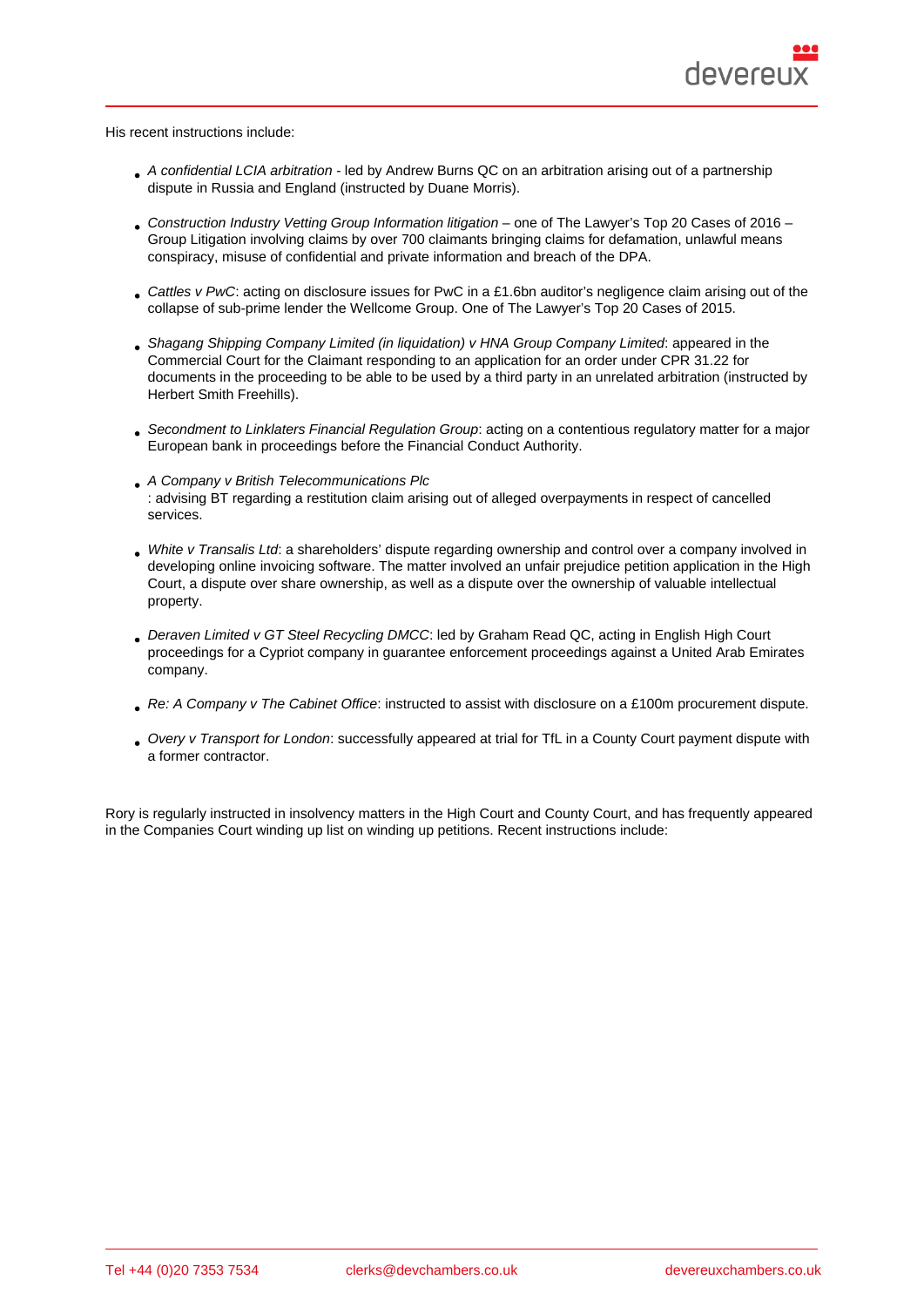- McDoom v Warkton Roofing: instructed on an application to set aside a statutory demand in bankruptcy. (Instructed by Richards Solicitors)
- Lynch v HMRC: acting for a purchaser of a property in validation order proceedings.
- Re: British Gas: acting for British Gas in the Companies Court winding up list on numerous winding up petitions.
- Aerial Vision International S.P.A v Olivemist Ltd: advising an Italian sunglasses distributor in relation to claims against a UK-based distributor's insolvent estate.
- Re: A Healthcare Services Company (In Liq): advising former directors of an insolvent company in relation to director's duties claims brought by the company liquidator.
- Funding Circle Recoveries Ltd v Palmer: appearing on a personal bankruptcy application in the County Court.

Rory' experience as a solicitor encompassed litigation in the High Court and Court of Appeal, as well as ICC and LCIA arbitrations. His practice focussed on large cross-border insolvencies, financial services misselling claims, and competition disputes in telecommunications and other regulated industries.

His experience as a solicitor includes:

- Nortel Networks (In Administration): insolvency proceedings in the UK, Canada and the US. Acted on proceedings in 19 European states, as well as in the US and Canada, in relation to complicated claims arising out of alleged breaches of de facto and shadow directors' duties, and proprietary remedies.
- **BSkyB Ltd v HP Enterprise Services**
- (as a member of The Lawyer's Litigation Team of the Year 2008): acted in relation to a successful £200m+ claim for fraud and negligence arising out of a \$50 million IT contract to design and implement a Customer Relationship Management (CRM) system.
- Purple Parking v Heathrow Airport: acted for Heathrow Airport in relation to a competition law dispute arising out of valet parking businesses.
- Ryanair Limited v Gatwick Airport Limited: acted for Gatwick Airport on a number of competition disputes in relation to check-in and baggage charging at the airport. Appeared as junior counsel in a hearing before the Civil Aviation Authority.
- LCIA arbitration on behalf of a sovereign wealth fund arising out of a US \$2 billion investment in a major investment bank.
- LCIA arbitration for a major insurance company arising out of losses sustained as a result of a multi-billion pound stock-lending programme.
- LCIA arbitration, with associated Norwich Pharmacal applications, on behalf of a high net worth Russian businessman relating to the control of a multi-billion dollar resources group.
- Advised an English company in a dispute with a US company in relation to the development and commercialisation of a genetic sequencing technology.
- Seconded to a market-leading private bank for 10 months in late 2008 to mid-2009. Advised in relation to a high profile investment dispute and media campaign by a prominent investor (including advice in relation to defamation, privacy regulations, and the protection of confidential information).
- Advised on around 100 misselling claims in relation to retail sales of an investment fund in the Financial Ombudsman Service, or through litigation in the High Court.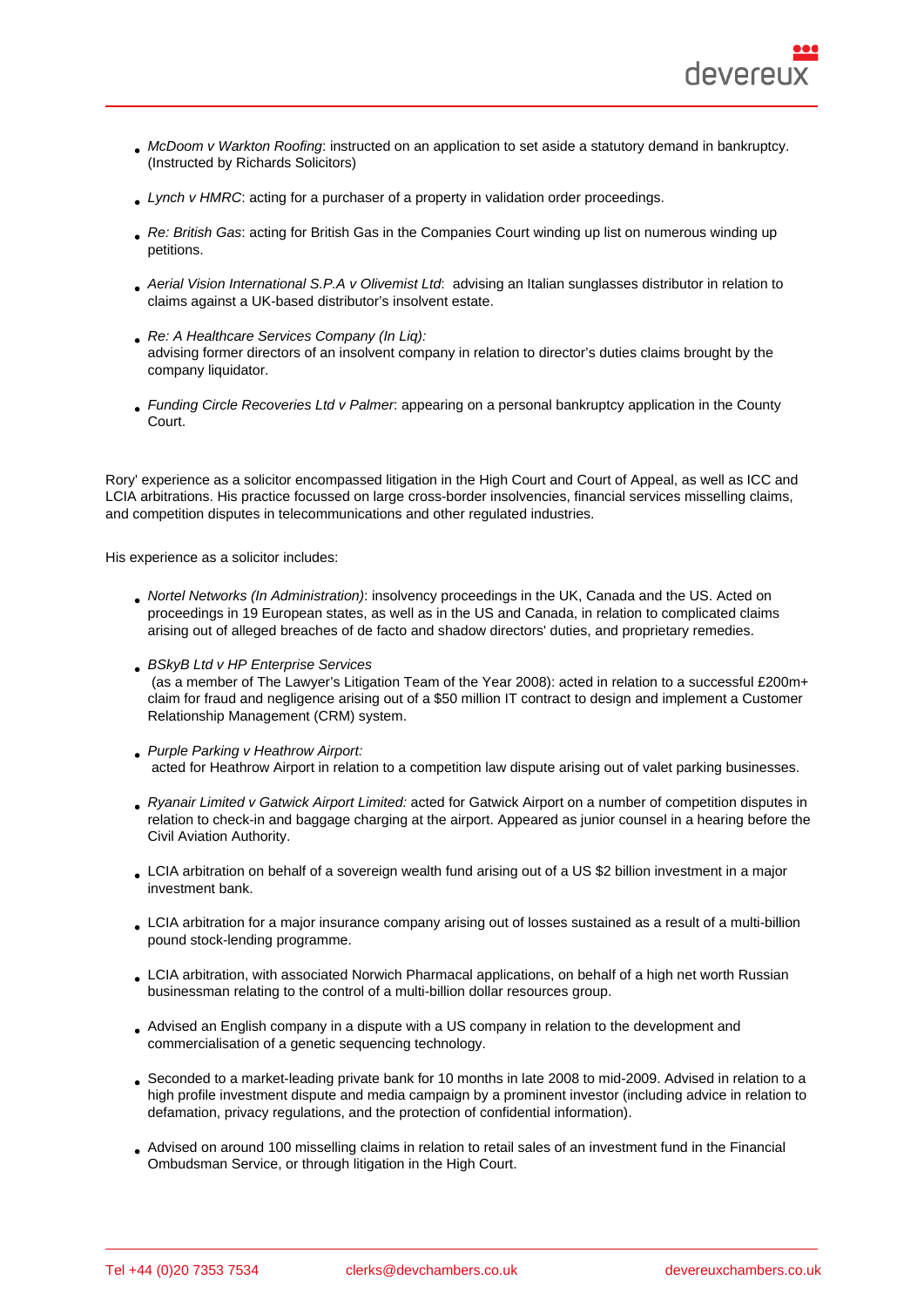- Advised a major US private equity firm in relation to a transaction in Ukraine, involving consideration of points of conflict of laws and sovereign immunity.
- Acted in High Court litigation on behalf of a number of US companies in relation to fraud and insolvency proceedings arising out of the management of a US\$2 billion property portfolio.

#### Banking and Financial Services

Rory has extensive experience as a solicitor in acting for financial institutions in relation to a range of disputes, in particular in FCA/PRA regulatory disputes, and recently completed a secondment in the contentious financial regulation group at Linklaters LLP.

Since coming to the Bar, Rory has appeared in the County Court on a number of mortgage possession hearings (for borrower and lender), and in the High Court in applications for relief from forfeiture including:

- Secondment to Linklaters Financial Regulation Group: acting on a contentious regulatory matter for a major European bank in proceedings before the Financial Conduct Authority.
- Re: Forex Market Fixing and Fraud: seconded to a boutique law firm to assist on a large case involving official foreign exchange rate manipulation and fraudulent misrepresentation.
- Re: A Bank: Instructed by Herbert Smith Freehills to advise a major bank in relation to the investigation and prosecution of a number of former employees of the bank. Instructions focussed on reviewing documents for relevance and legal privilege (including complicated issues of joint and common interest privilege).
- Glenmore Capital v Mason: concerned the enforceability of a mortgage against an investor and wife.
- Residential Loans Ltd v Vines: appearing on a mortgage possession hearing.
- IS Trading v Matten: appearing at a possession hearing for a borrower in default of loan obligations.

His experience as a solicitor includes:

- Seconded to a market-leading private bank for 10 months in late 2008 to mid-2009, and continued to advise for a number of years following. This included advising in relation to a high profile investment dispute and media campaign by a prominent investor (including advice in relation to defamation, privacy regulations, and the protection of confidential information).
- Advised on around 100 misselling claims in relation to retail sales of an investment fund. These claims were resolved through the bank's complaints handling procedures, in the Financial Ombudsman Service, or through litigation in the High Court.
- Acted for a prominent foreign bank in relation to losses arising out of investments in a fund invested in collateralised debt obligations, floating rate notes and other securities.
- Advised a stockbroking firm regarding claims arising out of alleged market abuse under the Financial Services and Markets Act 2000.
- LCIA arbitration for a major insurance company arising out losses sustained as a result of a multi-billion pound stock-lending programme.
- Advised a number of major banks in relation to alleged breaches of FCA/FSA handbook principles and rules.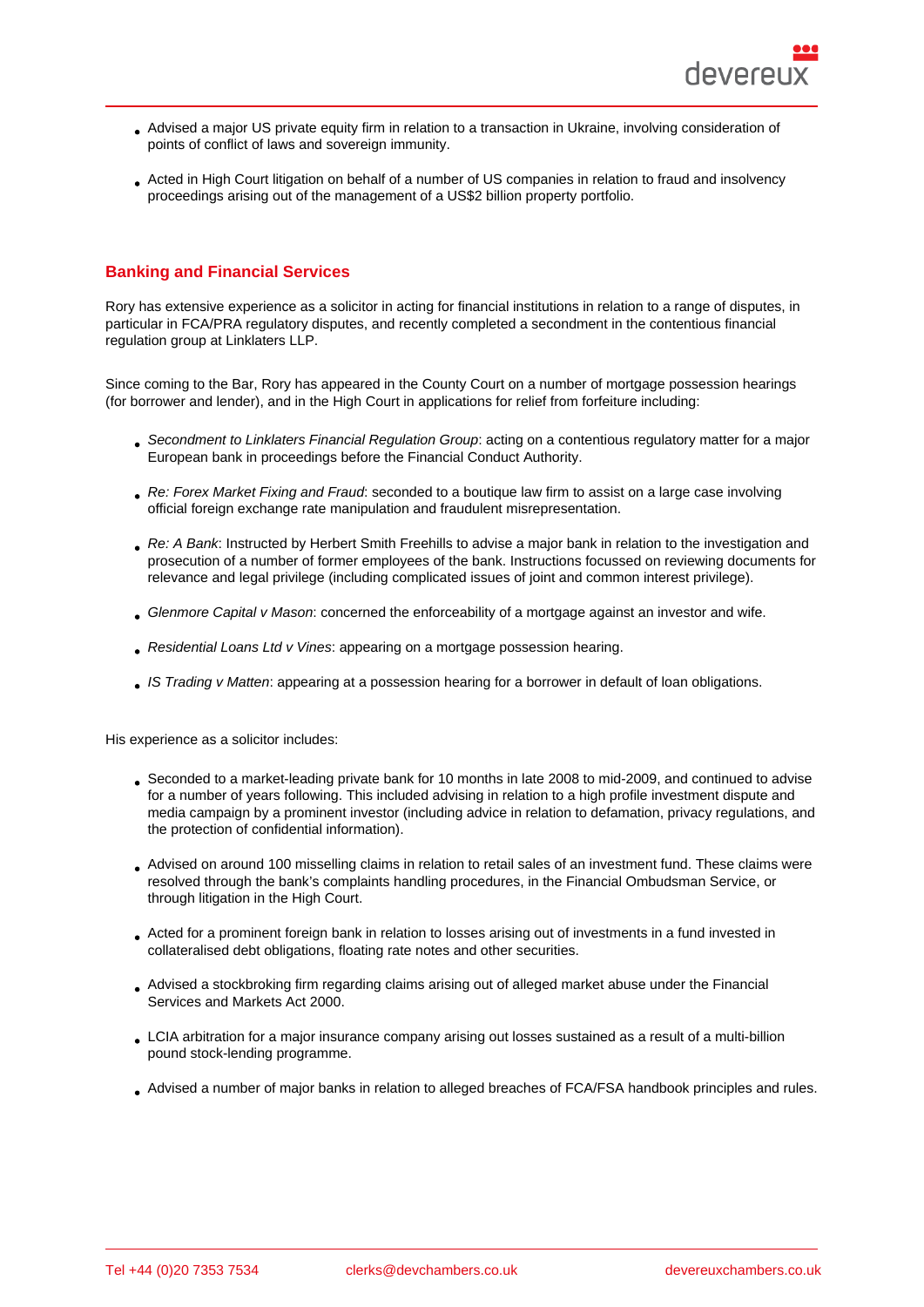Rory has recently published an article on conflict of laws issues in European capital markets in the Journal of International Banking and Financial Law.

## Telecommunications & IT

Rory has considerable experience in telecommunications and IT disputes, particularly in regulatory and competition telecommunications matters (particularly working with experts in relation to telecommunications cost modelling issues). Since coming to the Bar, he has also been instructed regularly in a number of disputes relating to telecommunications apparatus under the Communications Code.

Recent instructions include:

- 24 Seven Communications Ltd v British Telecommunications Ltd: led by Graham Read QC, this case concerns 24 Seven's alleged creation of "Artificial Inflation of Traffic" ("AIT") under BT's industry wide Standard Interconnect Agreement. 24 Seven has commenced a multi-million pound claim for allegedly unpaid termination charges, while BT counterclaims for £7 million in respect of charges previously paid which has now been identified as AIT.
- Virgin Media Limited v Durham County Council: Rory was instructed by Virgin Media (led by Graham Read QC) in this test case under the New Electronic Communications Code. Virgin Media, as part of its plan to roll out fibre broadband to 4 million homes in the UK (Project Lightening) sought orders in the Upper Tribunal (Lands Chamber) to lay fibre cable to hundreds of premises in Chester Le Street across Durham CC's land.
- Ongoing cases for British Telecommunication under the Electronic Communications Code: Rory is regularly instructed and appears for BT in disputes under the Electronic Communications Code arising out of the siting of apparatus.
- Re: The Reducing the Cost of Broadband Directive : advising the Department of Culture, Media and Sport on the implementation of the Reducing the Cost of Broadband Directive (Directive 2014/61/EU). This far-reaching directive provides for access to the passive infrastructure of telecommunications providers, as well as gas, electricity, water and transport providers.
- Funeven Ltd v British Telecommunications Plc: led by Graham Read QC for BT in a dispute regarding wayleaves pricing under the Communications Code.
- Povey v British Telecommunications Plc, Chester v British Telecommunications Plc : two cases in which Rory appeared for BT at County Court trials regarding the siting of telecommunications apparatus under the Electronic Communications Code.
- Thank Sustainable Ltd v Orange Personal Communication Services Ltd: acting for a landowner in a dispute with a telecommunications company over a wayleave renewal.
- Re: A Private Equity Firm: advising a private equity firm regarding due diligence connected with an investment in a trans-Atlantic submarine cable.
- White v Transalis Ltd: a shareholders' dispute regarding ownership and control over a company involved in developing online invoicing software. The matter involved an unfair prejudice petition application in the High Court, a dispute over share ownership, as well as a dispute over the ownership of valuable intellectual property.

His experience as a solicitor includes:

Nortel Networks (In Administration): acted for 19 European Nortel subsidiaries in insolvency proceedings in the UK, Canada and the US. This involved proceedings in the UK and Europe, as well as in the US and Canada, and concerned complicated claims arising out of alleged breaches of de facto and shadow directors' duties, and proprietary remedies. Rory also advised over a considerable period of time in relation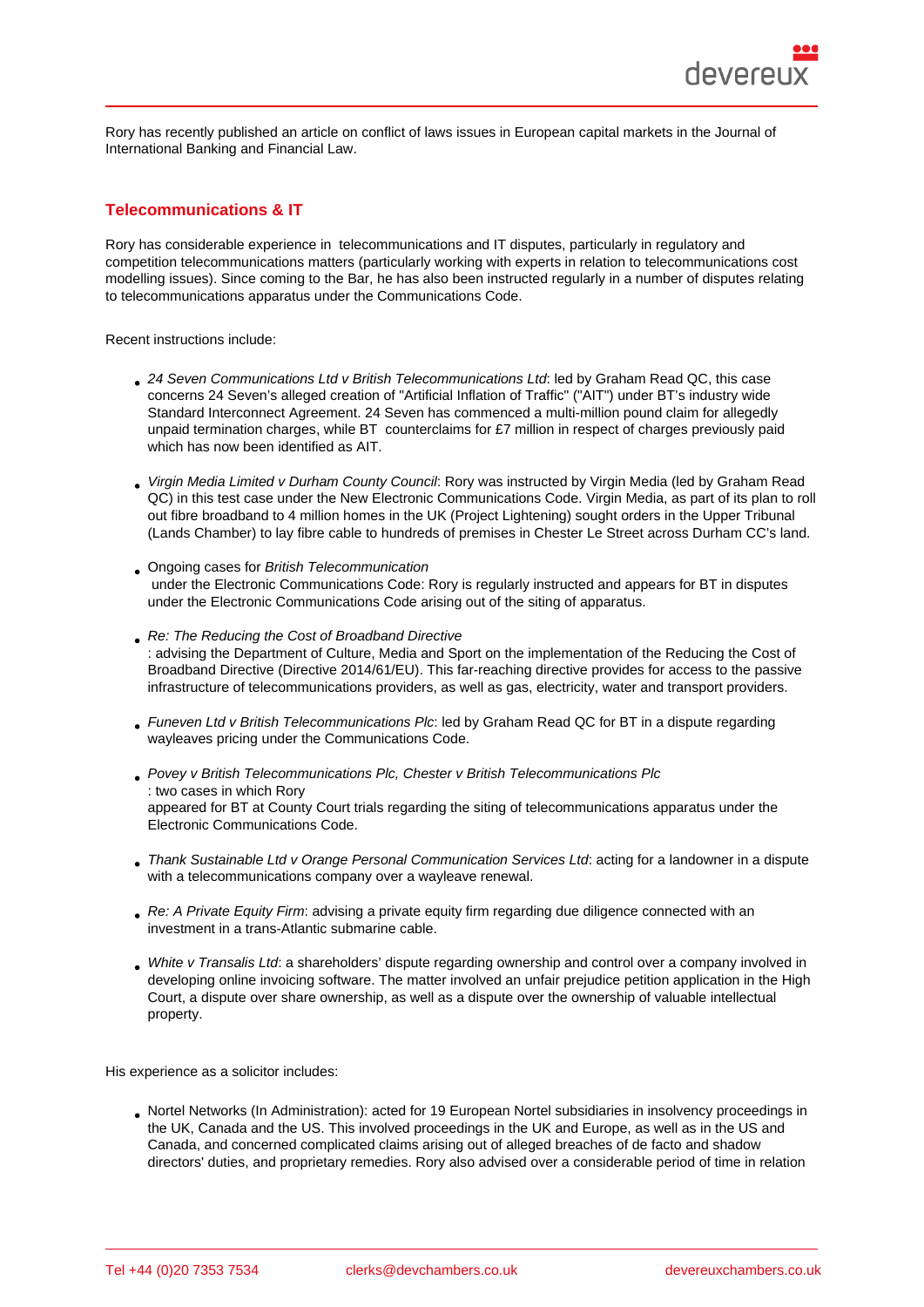to the contentious break up of Nortel's global IT system.

**BSkyB Ltd v HP Enterprise Services** 

 (as a member of The Lawyer's Litigation Team of the Year 2008): acted in relation to a successful £200m+ claim for fraud and negligence arising out of a £50 million IT contract to design and implement a Customer Relationship Management system.

- BSkyB v Virgin Media: acted for Sky in a dispute regarding prices charged to Virgin Media for wholesale access to Sky's premium sports channels.
- In Australia, Rory acted on a number of disputes in the Australian Competition Tribunal between the incumbent telecommunications provider, Telstra, and the Australian Competition and Consumer Commission, in relation to access pricing disputes. This included advising on regulatory telecommunications issues, primarily in relation to local loop unbundling, but also fixed-line and mobile interconnection disputes.
- Advised Telstra's search and directory subsidiary in relation to a number of matters arising out of its marketing and online search business.
- Advised Telstra's mobile and broadband businesses on a range of regulatory issues including consumer protection legislation, data protection issues, disputes with advertisers, and interconnection agreements.
- Advised in relation to the Telstra and Hutchison 3G network joint venture, particularly in relation to contractual matters and the Australian telecommunications regime.
- Rory has also acted in disputes for telecommunications companies in general contractual disputes, and in relation to ancillary businesses such as search and online businesses.

Rory has presented a number of seminars with Graham Read QC on trends and issues in telecommunications and competition litigation.

#### Arbitration

Rory has considerable experience in international arbitration both as a solicitor and at the bar, complemented by academic experience as a Teaching Fellow in Conflict of Laws at University College London (2013 to 2017). He has most recently been instructed as junior counsel (led by Andrew Burns QC) on an LCIA arbitration arising out of a partnership dispute in Russia and England (instructed by Duane Morris).

Examples of matters Rory has worked on as a solicitor include:

- LCIA arbitration on behalf of a sovereign wealth fund arising out of a US \$2 billion investment in a major investment bank.
- LCIA arbitration for a major insurance company arising out of losses sustained as a result of a multi-billion pound stock-lending programme.
- LCIA arbitration, with associated Norwich Pharmacal applications, on behalf of a high net worth Russian businessman relating to the control of a multi-billion dollar resources group.

#### Insurance & Reinsurance

Rory is developing a practice at the Bar in insurance and reinsurance. Rory has appeared in many County Court trials for insurers on a wide range of matters. He also recently assisted Richard Harrison in obtaining an anti-suit injunction in the Commercial Court in support of arbitration.

He has recently presented seminars to leading insurance firms on matters including stockbrokers' negligence, the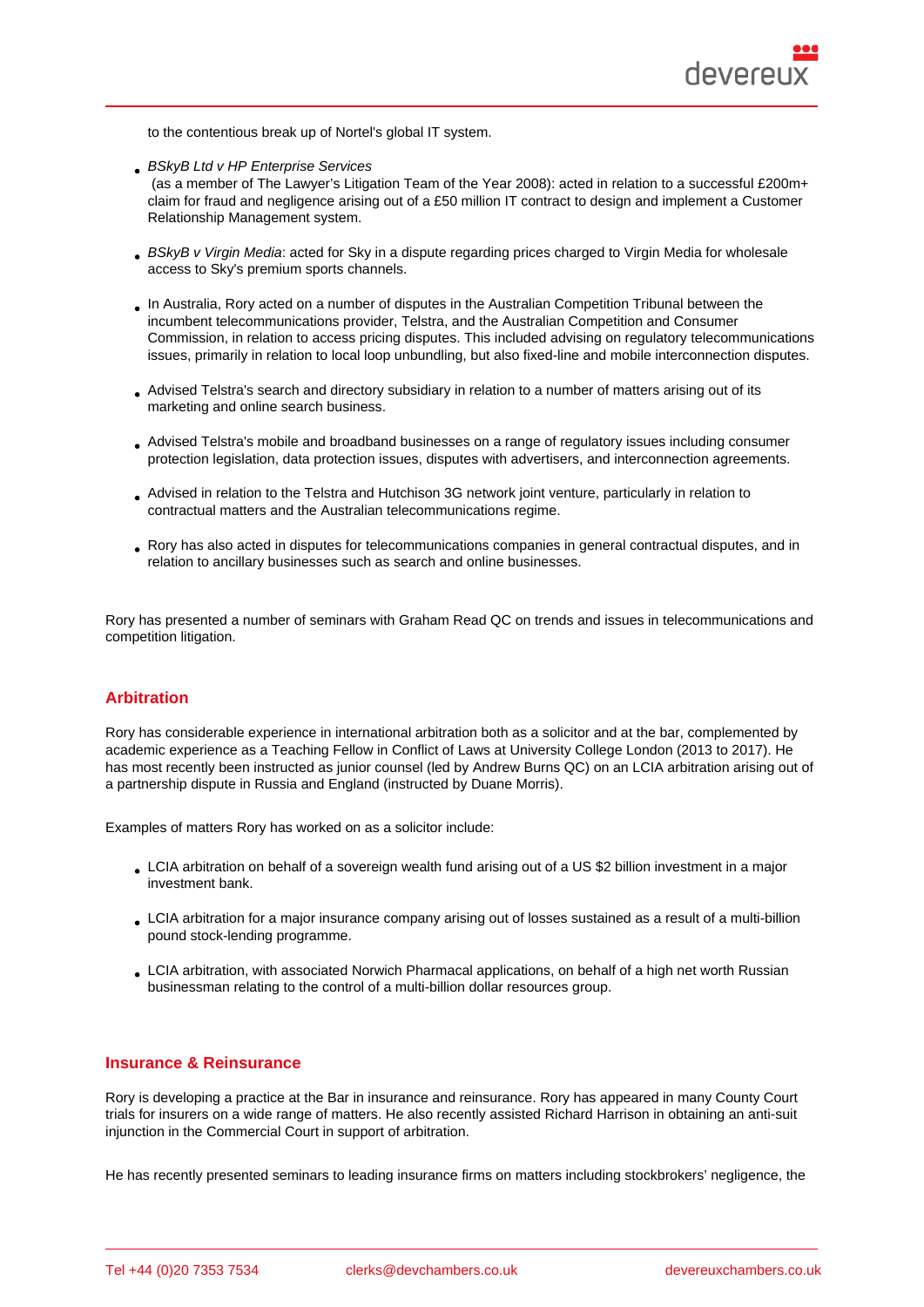Insurance Act 2015, and the Late Payment of Insurance Claims provisions. Rory also contributed to the 13th edition of MacGillvray on Insurance Law (2015, Sweet & Maxwell), Chapter 13 (Conflict of Laws).

He has experience as a solicitor in acting for insurers in general insurance matters including business interruption and life assurance. He also spent 6 months in an Insurance and Corporate Risk division as a trainee solicitor and was exposed to a range of general insurance disputes.

At Herbert Smith Freehills, Rory also acted in a confidential arbitration on behalf of a large insurance group in respect of losses arising out of a stock-lending programme, and while on secondment to a major private bank, advised on issues arising out of the sales of a whole of life assurance policy.

#### Professional Negligence

Rory has advised as a solicitor in relation to professional negligence issues in particular in defending solicitor's negligence claims, negligent advice in the banking industry and in relation to IT contracts.

Recent cases include:

- Cattles v PwC: acting on disclosure issues for PwC in a £1.6bn auditor's negligence claim arising out of the collapse of sub-prime lender the Wellcome Group. One of The Lawyer's Top 20 Cases of 2015.
- A Property Developer v A Firm: advising a firm of solicitors in relation to professional negligence allegations arising out of the conduct of property development litigation.
- A Property Developer v A Finance Broker: advising a property developer in County Court litigation arising out of an alleged failure by a finance broker to secure agreed finance.
- Davidson v Lea & Company Solicitors: advising on the defence of a firm of solicitors arising out of Stamp Duty Land Tax mitigation schemes.
- Howard Stone Solicitors v Hamilton Downing Quinn LLP: instructed by a firm in relation to the recovery of disputed fees in circumstances of allegations of professional negligence.

His experience as a solicitor includes:

- Acted for a market leading private bank in relation to a large number of claims for alleged professional negligence arising out of the sales of an investment product.
- BSkyB Ltd v HP Enterprise Services (as a member of The Lawyer's Litigation Team of the Year 2008): Acted in relation to a successful claim for fraud and professional negligence arising out of a \$50 million IT contract to design and implement a Customer Relationship Management system.

Rory has presented to leading City firms in relation to insurance broker's negligence, and the Insurance Act 2015. He is also a member of the Professional Negligence Bar Association.

#### Conflicts of Laws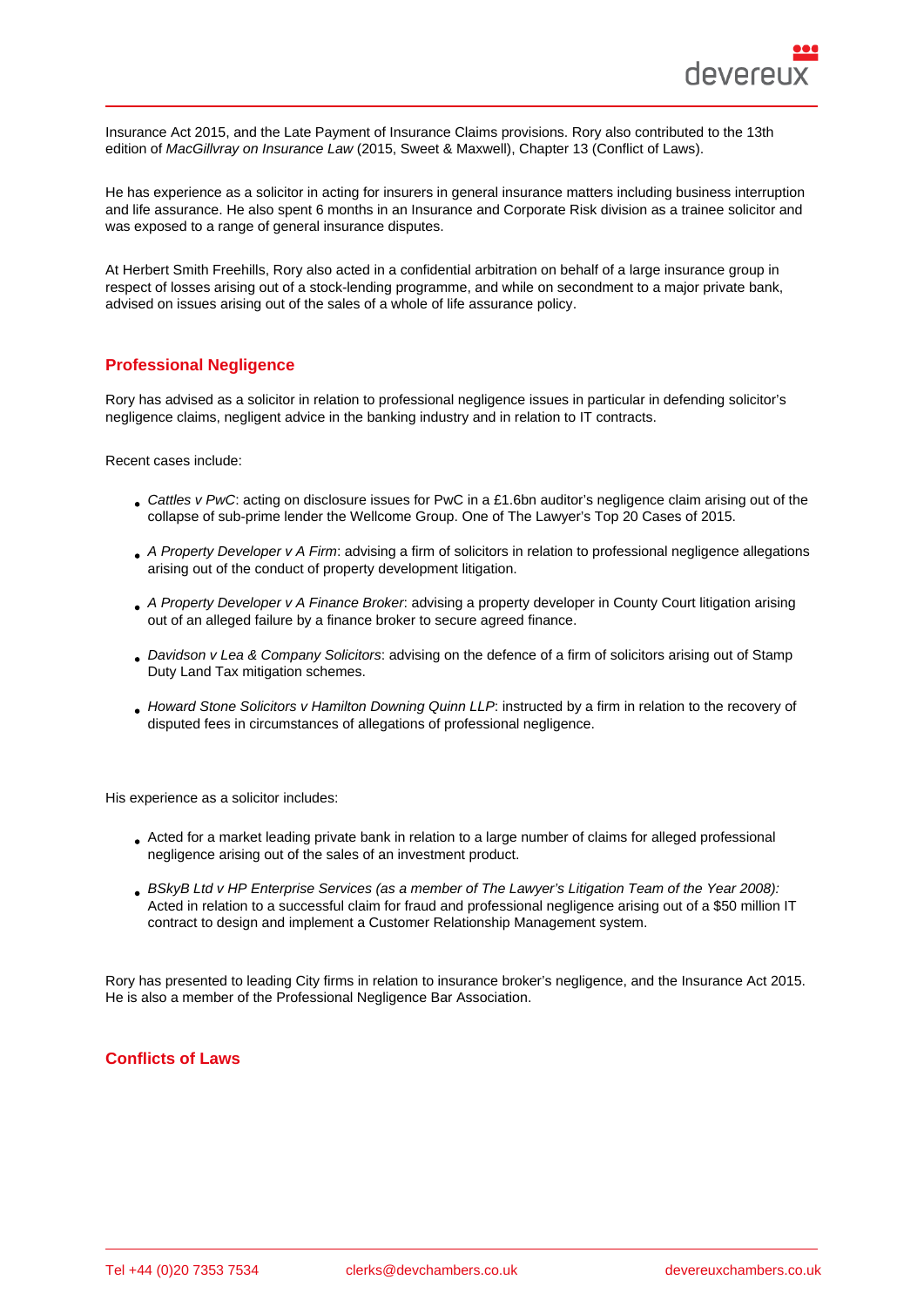Rory has considerable experience advising on private international law issues in the context of cross-border disputes, obtained both at the Bar and as a solicitor-advocate with Herbert Smith Freehills. In addition, Rory was a Teaching Fellow in Conflict of Laws at University College London from 2013 to 2017, and has recently published an article on conflict of laws issues in European capital markets in the Journal of International Banking and Financial Law.

## Financial Mis-Selling and Consumer Credit

Rory has considerable experience in financial mis-selling cases, particularly in the context of FCA regulatory enforcement action. Rory recently completed a secondment in the contentious financial regulation group at Linklaters LLP. While a solicitor with Herbert Smith Freehills, Rory advised on over 100 mis-selling claims arising out an asset-backed life assurance bond, and acted for Coutts in a high-profile mis-selling dispute in the High Court (settled at trial). Rory was also seconded to RBS Legal for 10 months.

Rory is regularly instructed on mis-selling claims for borrowers against finance brokers and/or banks.

### Energy & Natural Resources

Rory has advised as a solicitor a number of disputes in energy and mining. Examples of matters Rory has worked on include:

- A multi-million pound contractual dispute arising out of a hire contract for a mobile oil platform.
- A dispute between parties to a joint venture regarding exploration obligations.
- Dispute between electricity generators supplying major mining projects.

#### Additional Information

Call:

<sup>2005</sup>

: Australia (Practised with King & Wood Mallesons, and as Associate to the Hon. Justice Susan Kenny, Federal Court of Australia)

- 2008: England and Wales (solicitor)
- 2013: England and Wales (barrister)

## Academic

Teaching Fellow, Conflict of Laws - University College London (2013 to 2017)

Master of Laws - University of Melbourne (2006)

Bachelor of Laws, Bachelor of Arts – University of Western Australia (2004)

# Memberships and Associations

COMBAR (former Junior COMBAR Committee member)